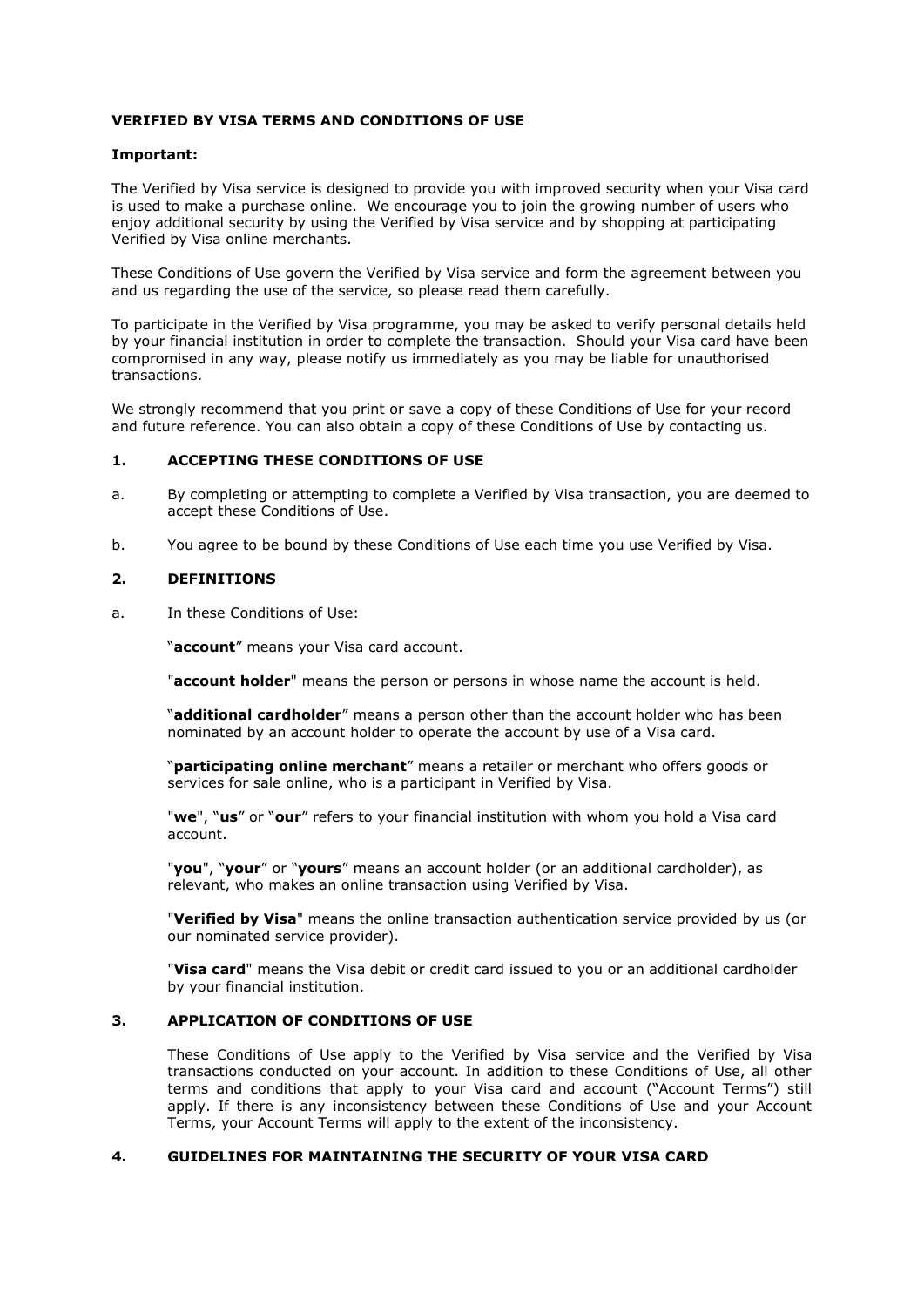- a. Never lend your VISA card to anybody.
- b. Use care to prevent anyone seeing the VISA card details being entered at the time of authentication.
- c. Immediately report unauthorised use of the VISA card to your financial institution.
- d. You should examine periodical statements of your account immediately upon receiving them to identify and report, as soon as possible, any instances where the VISA card has been used without your authority.

### **5. USING THE VERIFIED BY VISA SERVICE**

- a. You may use Verified by Visa to make purchases online. However, the Verified by Visa Service may only be available in connection with participating online merchants.
- b. When making an online purchase or other transaction for which Verified by Visa applies, you may be asked to provide certain information to us that allows us to validate your identity and verify that you are the cardholder of the specified Visa card. The information that you provide may be validated against information we hold about you and may be validated against information held by third parties.
- c. If you are unable to provide the requested information to validate your identity, or if the information you provide is inaccurate or incomplete, or if the authentication process otherwise fails, the merchant may not accept your Visa card or payment for that transaction and you may be unable to complete an online transaction using your Visa card.
- d. In order to use Verified by Visa, you must have the equipment and software necessary to make a connection to the Internet.
- e. In the event you have a question regarding the authentication process or a transaction using your Visa card, you should contact us.

# **6. ADDITIONAL CARDHOLDERS**

- a. Subject to the account terms and conditions, you will be liable for all transactions conducted on your account which are undertaken by an additional cardholder.
- b. Additional cardholders may use the Verified by Visa service, but may be required to confirm their identity using the primary account holders' details.

### **7. PRIVACY**

- a. We (or our nominated service provider) may collect personal information about you for the purposes of providing the Verified by Visa service to you.
- b. You authorise us to disclose personal information to others in order to execute your instructions including, but not limited to, conducting the Verified by Visa service and investigating disputes or allegations of unauthorised transactions, or if it is required by law.
- c. For more details of how your personal information is handled, please refer to our privacy policy, which can be viewed by accessing our Internet home site or you can obtain a copy by calling us.

# **8. TERMINATION OF VERIFIED BY VISA**

a. We may discontinue, terminate or suspend (permanently or temporarily) the Verified by Visa service, or any part of the Verified by Visa service, without giving you prior notice. We may also change any aspect or functionality of the Verified by Visa service at any time without giving you prior notice.

### **9. PARTICIPATING ONLINE MERCHANT**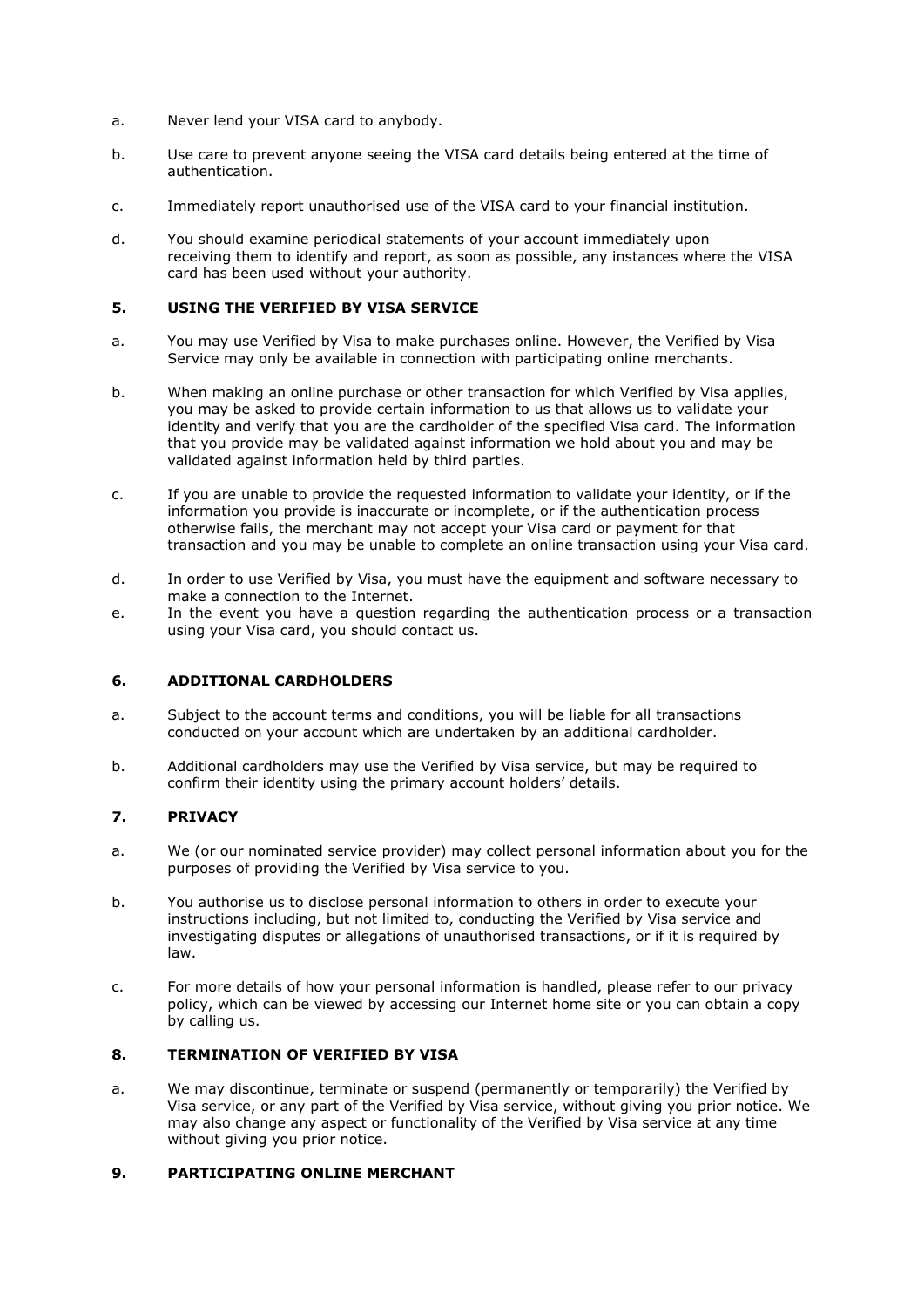- a. You will know that an online merchant is a participating online merchant because you will see the Verified by Visa logo and you may be asked to verify your identity before completing an online transaction with that merchant.
- b. We do not endorse or recommend in any way any participating online merchant.
- c. Your correspondence or business dealings with, or participation in promotions of, online stores through Verified by Visa, including payment for and delivery of related goods or services not purchased via Verified by Visa, and any other terms, conditions, warranties or representations associated with such dealings, are solely between you and the online store. Except as otherwise required by law, we have no responsibility or liability whatsoever arising out of or related to those dealings or the online store's goods, services, acts or omissions.

# **10. EXCLUSION OF LIABILITIES**

- a. Subject to any warranty which is imported into these Conditions of Use by law and which cannot be excluded, the Verified by Visa service is provided by us "as is" without warranty of any kind, either express or implied, including, but not limited to, any implied warranties of merchantability, fitness for a particular purpose, title or non-infringement.
- b. We will not be liable for any damages whatsoever arising out of or in relation to:
	- (i) your use of or access to (or inability to use or access) the Verified by Visa services; or
	- (ii) any other failure of performance, error, omission, interruption or defect, or any loss or delay in transmission or a transaction.
- c. If you are dissatisfied with any aspect of the Verified by Visa service, your sole and exclusive remedy is to terminate participation in the Verified by Visa transaction or service, as provided in these Conditions of Use.

# **11. YOUR CONDUCT**

- a. Whilst using the Verified by Visa service and your financial institution's Internet banking services, you agree not to:
	- i. impersonate any person or entity using the Verified by Visa authentication process;
	- ii. upload, post, email or otherwise transmit any material that contains software viruses or any other computer code, files or programs designed to interrupt, destroy or limit the functionality of any computer software or hardware or telecommunications equipment used by the Verified by Visa service or by us;
	- iii. spam or flood our Internet banking service and the Verified by Visa service;
	- iv. modify, adapt, sub-license, translate, sell, reverse engineer, decompile or disassemble any portion of the Verified by Visa service.
	- v. remove any copyright, trademark, or other proprietary rights notices contained in the Verified by Visa service;
	- vi. "frame" or "mirror" any part of the Verified by Visa service without our prior written authorisation;
	- vii. use any robot, spider, site search/retrieval application, or other manual or automatic device or process to retrieve, index, "data mine," or in any way reproduce or circumvent the navigational structure or presentation of the Verified by Visa service;
	- viii. otherwise interfere with, or disrupt the Verified by Visa service or our Internet banking services or servers or networks connected to us or the Verified by Visa